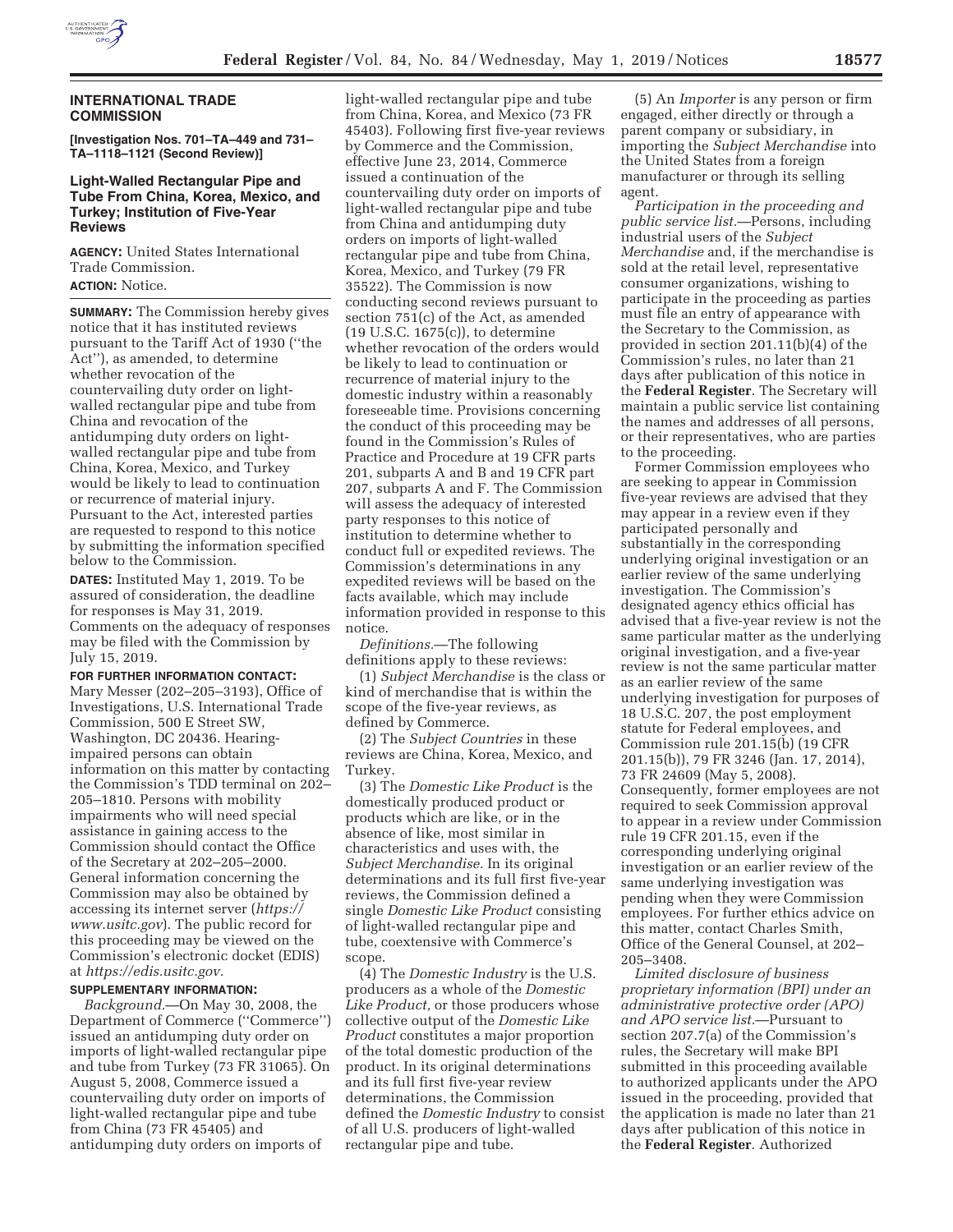applicants must represent interested parties, as defined in 19 U.S.C. 1677(9), who are parties to the proceeding. A separate service list will be maintained by the Secretary for those parties authorized to receive BPI under the APO.

*Certification.*—Pursuant to section 207.3 of the Commission's rules, any person submitting information to the Commission in connection with this proceeding must certify that the information is accurate and complete to the best of the submitter's knowledge. In making the certification, the submitter will acknowledge that information submitted in response to this request for information and throughout this proceeding or other proceeding may be disclosed to and used: (i) By the Commission, its employees and Offices, and contract personnel (a) for developing or maintaining the records of this or a related proceeding, or (b) in internal investigations, audits, reviews, and evaluations relating to the programs, personnel, and operations of the Commission including under 5 U.S.C. Appendix 3; or (ii) by U.S. government employees and contract personnel, solely for cybersecurity purposes. All contract personnel will sign appropriate nondisclosure agreements.

*Written submissions.*—Pursuant to section 207.61 of the Commission's rules, each interested party response to this notice must provide the information specified below. The deadline for filing such responses is May 31, 2019. Pursuant to section 207.62(b) of the Commission's rules, eligible parties (as specified in Commission rule 207.62(b)(1)) may also file comments concerning the adequacy of responses to the notice of institution and whether the Commission should conduct expedited or full reviews. The deadline for filing such comments is July 15, 2019. All written submissions must conform with the provisions of section 201.8 of the Commission's rules; any submissions that contain BPI must also conform with the requirements of sections 201.6, 207.3, and 207.7 of the Commission's rules. The Commission's Handbook on E-Filing, available on the Commission's website at *https://edis.usitc.gov,*  elaborates upon the Commission's rules with respect to electronic filing. Also, in accordance with sections 201.16(c) and 207.3 of the Commission's rules, each document filed by a party to the proceeding must be served on all other parties to the proceeding (as identified by either the public or APO service list as appropriate), and a certificate of service must accompany the document

(if you are not a party to the proceeding you do not need to serve your response).

No response to this request for information is required if a currently valid Office of Management and Budget (''OMB'') number is not displayed; the OMB number is 3117 0016/USITC No. 19–5–429, expiration date June 30, 2020. Public reporting burden for the request is estimated to average 15 hours per response. Please send comments regarding the accuracy of this burden estimate to the Office of Investigations, U.S. International Trade Commission, 500 E Street SW, Washington, DC 20436.

*Inability to provide requested information.*—Pursuant to section 207.61(c) of the Commission's rules, any interested party that cannot furnish the information requested by this notice in the requested form and manner shall notify the Commission at the earliest possible time, provide a full explanation of why it cannot provide the requested information, and indicate alternative forms in which it can provide equivalent information. If an interested party does not provide this notification (or the Commission finds the explanation provided in the notification inadequate) and fails to provide a complete response to this notice, the Commission may take an adverse inference against the party pursuant to section 776(b) of the Act (19 U.S.C. 1677e(b)) in making its determinations in the reviews.

*Information to be provided in response to this notice of institution:* If you are a domestic producer, union/ worker group, or trade/business association; import/export *Subject Merchandise* from more than one *Subject Country;* or produce *Subject Merchandise* in more than one *Subject Country,* you may file a single response. If you do so, please ensure that your response to each question includes the information requested for each pertinent *Subject Country.* As used below, the term ''firm'' includes any related firms.

(1) The name and address of your firm or entity (including World Wide Web address) and name, telephone number, fax number, and Email address of the certifying official.

(2) A statement indicating whether your firm/entity is an interested party under 19 U.S.C. 1677(9) and if so, how, including whether your firm/entity is a U.S. producer of the *Domestic Like Product,* a U.S. union or worker group, a U.S. importer of the *Subject Merchandi*se, a foreign producer or exporter of the *Subject Merchandise,* a U.S. or foreign trade or business association (a majority of whose members are interested parties under

the statute), or another interested party (including an explanation). If you are a union/worker group or trade/business association, identify the firms in which your workers are employed or which are members of your association.

(3) A statement indicating whether your firm/entity is willing to participate in this proceeding by providing information requested by the Commission.

(4) A statement of the likely effects of the revocation of the antidumping and countervailing duty orders on the *Domestic Industry* in general and/or your firm/entity specifically. In your response, please discuss the various factors specified in section 752(a) of the Act (19 U.S.C. 1675a(a)) including the likely volume of subject imports, likely price effects of subject imports, and likely impact of imports of *Subject Merchandise* on the *Domestic Industry.* 

(5) A list of all known and currently operating U.S. producers of the *Domestic Like Product.* Identify any known related parties and the nature of the relationship as defined in section 771(4)(B) of the Act (19 U.S.C. 1677(4)(B)).

(6) A list of all known and currently operating U.S. importers of the *Subject Merchandise* and producers of the *Subject Merchandise* in each *Subject Country* that currently export or have exported *Subject Merchandise* to the United States or other countries after 2013.

(7) A list of 3–5 leading purchasers in the U.S. market for the *Domestic Like Product* and the *Subject Merchandise*  (including street address, World Wide Web address, and the name, telephone number, fax number, and Email address of a responsible official at each firm).

(8) A list of known sources of information on national or regional prices for the *Domestic Like Product* or the *Subject Merchandise* in the U.S. or other markets.

(9) If you are a U.S. producer of the *Domestic Like Product,* provide the following information on your firm's operations on that product during calendar year 2018, except as noted (report quantity data in short tons and value data in U.S. dollars, f.o.b. plant). If you are a union/worker group or trade/business association, provide the information, on an aggregate basis, for the firms in which your workers are employed/which are members of your association.

(a) Production (quantity) and, if known, an estimate of the percentage of total U.S. production of the *Domestic Like Product* accounted for by your firm's(s') production;